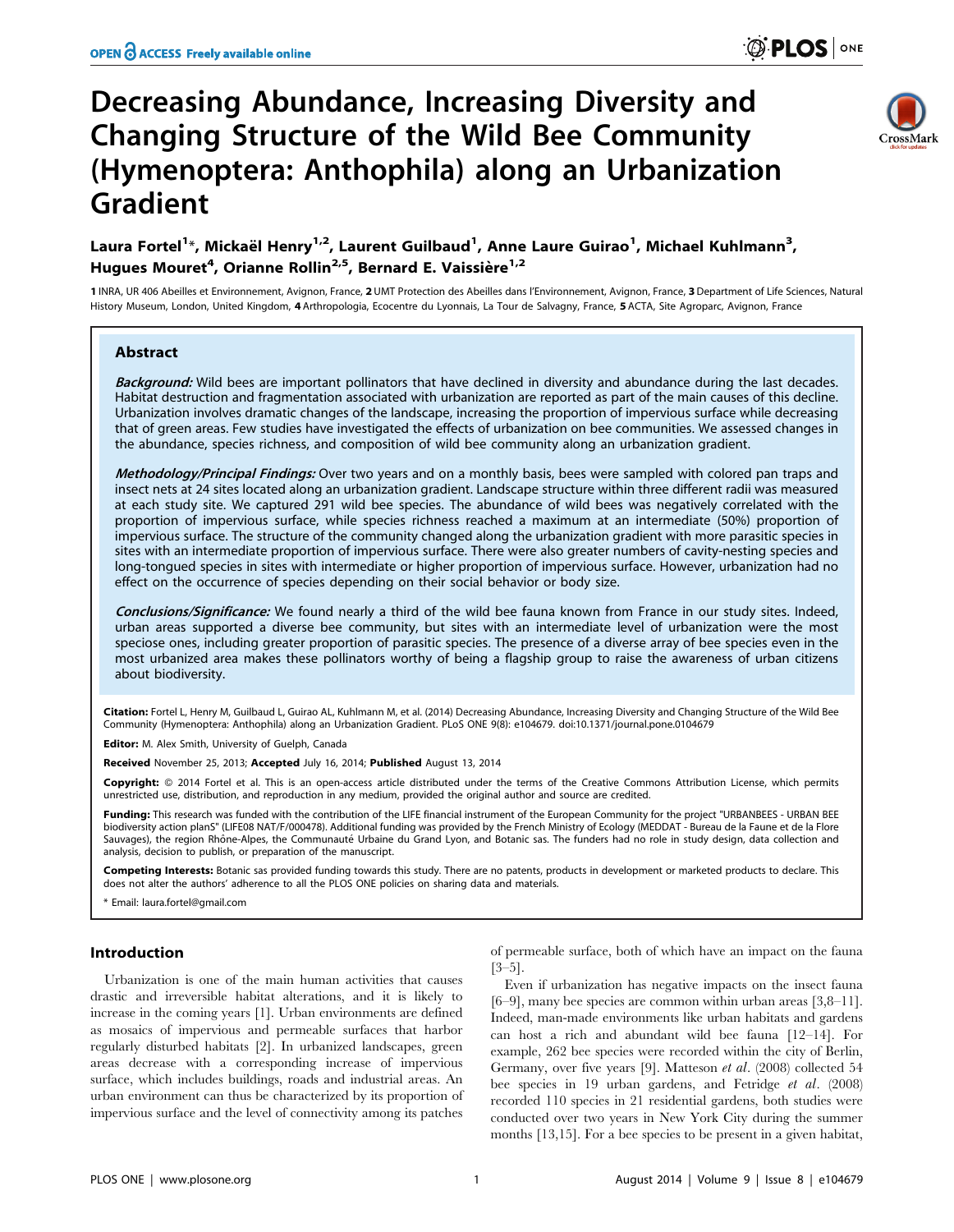

Figure 1. Distribution of the 24 sites along the urbanization gradient around Lyon, France. Base map colors represent: impervious surface (grey), agricultural landscape (yellow), semi-natural habitat (green) or water (blue). doi:10.1371/journal.pone.0104679.g001

it must be able to find food and nesting substrate within its species specific range of activity [16]. Urban and periurban sites can provide high quantities of flowers all year long [15], they show a high diversity of land-cover types, and are often warmer than surrounding landscapes [17]. Also, such habitats are seldom treated with pesticides [10] which are involved in the decline of bees elsewhere [18].

Williams et al. (2010) demonstrated that ecological traits can be used to predict bee responses to a variety of disturbance types [19]. Indeed, the presence of a bee species may be jeopardized by the fragmented nature of urban habitats because of its limited flight ability. Concerning the nesting behavior, some bees are soilnesting, while others nest above ground in stems, dead wood or walls (cavity-nesting species). The regular disturbance in urban habitats (e.g. mowing, weeding or soil plowing) may prevent the long-term establishment of soil-nesting bee species [13], which represent over 80% of the bee fauna worldwide [20]. There is also some evidence that cavity-nesting species are over-represented in urban bee communities [3], defined as the assemblage of species populations that occur together in space and time [21]. Every species has its own functional traits and will respond accordingly to habitat alteration that characterizes urban environments [22]. Therefore, the species and its functional traits are essential elements to study the impact of urbanization on wild bee community structure, defined as the species diversity found in a given area. Indeed, several studies have documented the changes in wild bee community structure in urban environments [6,23,24].

It is unknown whether, and if so how, the proportion of impervious surface and the level of connectivity among permeable surfaces combine to affect the structure of wild bee communities. Only few studies have surveyed bee communities along a gradient of urbanization [23,24]. In most cases, the effect of urbanization on bee communities was analyzed using different categories of landscapes such as urban, periurban or natural areas [6,13,15]. We did not choose this approach, but rather we followed McDonnell and Hahs (2008) and McDonnell and Pickett (1990) and used a gradient to assess the effects of urbanization [25,26]. Our objectives were to 1) assess the wild bee community structure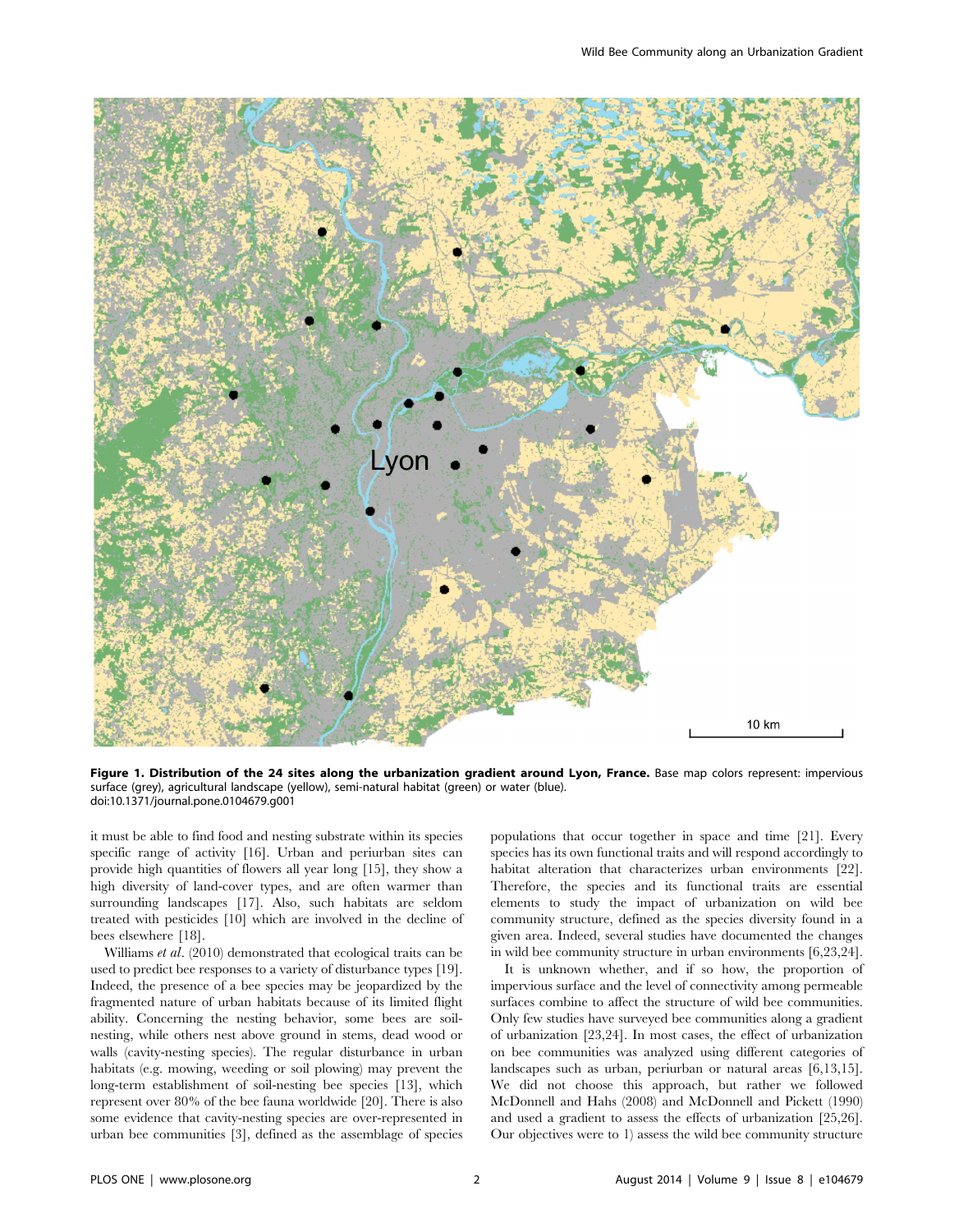along an urbanization gradient; 2) test the effects of the proportion of impervious surface and the level of connectivity among permeable surfaces on the wild bee abundance and species richness; and 3) investigate the changes of composition in the wild bee community along the gradient in relation to functional traits.

#### Materials and Methods

#### Study sites

The study was conducted in the urban community of Grand Lyon, France, which includes 58 towns around Lyon (45 $\degree$  46'N, 4 $\degree$  $50'E$ ) and covers an area of  $516 \text{ km}^2$ . With approximately 1.3 million inhabitants [27], this urban community consists of diverse ecosystems ranging from densely populated urban areas to intensive agricultural landscapes or semi-natural grasslands. The climate of Lyon is at the temperate-Mediterranean interface. Located in the Rhône valley, the wind commonly blows from the south. The 30-year annual average temperature is  $12^{\circ}$ C with a minimum of  $3^{\circ}$ C in January and a maximum of  $21^{\circ}$ C in July [28].

We selected twenty-four sites following a increasing gradient of impervious surface (from 10 to 95%) over a two kilometer radius in different directions from the downtown Lyon area (Figure 1), and secured appropriate authorizations from the different authorities for each of them (farmer, city,…; see Table S1). Thus, eight sites were covered by less than 30% of impervious surface, eight by a proportion between 30 and 70%, and the remaining eight by more than 70% of impervious surface. For part of the surveys, we captured bees on flowers, so sites were chosen in green areas, parks or gardens. All sites were distant by more than two kilometers from each other to prevent overlapping bee communities [29].

### Wild bee surveys

We used both pan traps and insect nets to assess the bee community at each site in 2011 and 2012 [30,31]. Pan trapping is a standard method for catching bees [30], though it is known to perform poorly for some taxa [32]. It is a passive method based on the visual attraction to colored pan traps and it provides quantitative data on the abundance of a large part of the wild bee fauna without the bias associated with the difference in capture efficiency among observers using active collecting methods (e.g. netting) [30,33–36]. We used 500 ml plastic bowls painted with yellow, blue or white fluorescent paint (Rocol Top, France) [30,31]. Pan traps were arranged in triplets, with each triplet consisting of a pan of each of the three colors randomly distributed either at the corners of a three meters side equilateral triangle, or, when space did not permit otherwise, linearly with three meters between two adjacent bowls. The pan traps were set at a height slightly above that of the average vegetation, and they were activated by filling them with 400 ml of water with a drop of detergent, and left active for 24 hours. Pan trapping is very sensitive to the immediate environment [37]. In order to take this effect into account, we set two triplets of pan traps separated by 20 to 40 m from each other [38], one being in an open area and the other along the sunniest side of a vertical landscape element (edge, wall, or tree). From March until October, we sampled bees on the same day for all 24 sites on a monthly basis.

Net surveys were done from March until September on a monthly basis also right after pan trapping by a range of observers so that it lasted between five and eight days (weather did not permit to do these observations in October in both years). At each study site, we surveyed all flowering plant species in bloom within a radius of 100 m around the centroid of pan traps, except for grasses since we found no records of wild bees foraging on flowers in the Poaceae family in Europe. For each species, flowers were

observed for up to two minutes. Observation then stopped if no foraging activity was detected. Else, the first bee observed was caught and net catching lasted for five minutes after this first capture. Sampling took place alternately in the morning and in the afternoon at each site to cover the whole foraging bee population [39].

The PLANT DIVERSITY was recorded for each site in April and July 2012, over two perpendicular transects of 50 m each centered on the centroid of the pan trap triplets. One transect was aligned along the centers of the two pan trap triplets and the other one was perpendicular. At each date, all plants (in bloom or not) on these transects were identified to species by professional botanists. In that way, we had a standardized and exhaustive estimation of the plant diversity of each site.

Pan trapping and net sampling were performed only during periods of good weather for foraging activity (maximum temperature  $\geq 15^{\circ}C$ , sunny sky or with scattered clouds only, and wind speed  $\leq$ 15 km/h [40]). Specimens collected in pan traps were first stored in 70% ethanol (w/w) until washed and dried following Lebuhn (2013). All these specimens as well as sweep samples were frozen for later processing. Individuals were then pinned, labeled, and sent for identification to species to the respective authority for each genus (see Acknowledgements). All voucher specimens are now deposited in the bee collection of INRA Avignon. For taxonomy, we followed the nomenclature of Kuhlmann et al. [41] (see Table S2 for the entire species list). Honey bees  $(Apis$  mellifera) were caught in pan traps and observed during net sampling, but they were not considered in this study so that 'bees' will be used synonymously with 'wild bees' in the following unless stated otherwise.

#### Landscape structure

To characterize the landscape surrounding each study site, we used the Geographic Information System Arcgis v 9.3 and Fragstat software [42]. Landscape characteristics were analyzed at the three radii of 500 m, 1000 m, and 2000 m centered on the centroid of the two pan-trap triplets. These radii were chosen because flight distance of wild bees are estimated between a few hundred meters to several kilometers depending on the species [43–49]. The minimum size of habitat patches was defined by the spatial resolution of our raster, which was of  $256 \text{ m}^2$  (i.e. 16 m $\times$ 16 m). We used seven mutually exclusive land-cover types: roads, buildings, industrial areas, agricultural land, wooded areas (e.g. forests, hedgerows), open areas (e.g. meadows, bare soils areas), and water. Based on principal component analyses of the proportion of land-cover types at each site, the proportion of roads, buildings, and industrial areas were strongly correlated with the first axis (see Figure S1). These three variables were therefore pooled together as the proportion of impervious surface (IMPER-VIOUS SURFACE) for further analyses. There was a clear gradient in the proportion of impervious surface among the sites that ranged between 0–98%, 1–98%, and 12–93% at the radii of 500 m, 1000 m, 2000 m, respectively. In addition to land-cover uses, we calculated the variables CONNECTIVITY OF OPEN AREA and CONNECTIVITY OF WOODED AREA. Landscape connectivity is defined as the degree to which the landscape facilitates or impedes movements among resource patches [50]. In this study, connectivity is defined as the number of functional joinings between patches of the same type, where each pair of patches is either connected or not, based on a user specified distance criterion (here 100 m, that is the radius surveyed for net captures) [42]. Connectivity is the percentage of patches of a given land-cover distant from each other by a maximum of 100 m (connectivity = 100 when all patches in the landscape are connected; [42]).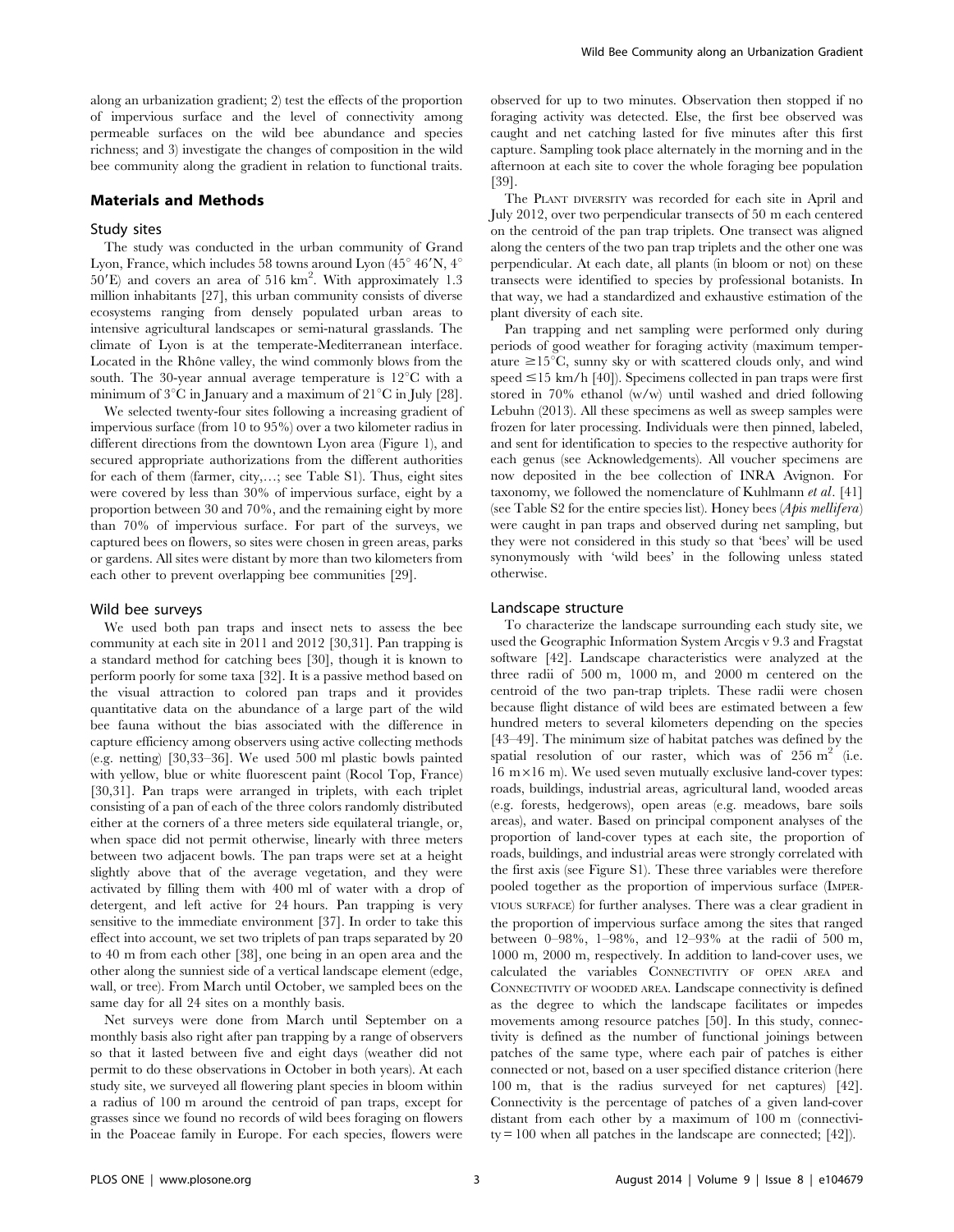#### Data analyses

Bee community parameters were computed separately for each of the two consecutive years. Species diversity was characterized by species richness (using EstimateS v 9.1.0 [51]) and rank abundance distribution (using BiodiversityR package in R v 2.15.2 software [52,53]). The observed cumulative species richness curve and the total expected species richness were computed using a bootstrapping procedure with 1000 random reorganizations of sampling order. Total expected species richness was assessed using the Jack1 and the Chao2 estimators because they are the least biased estimators for species-rich assemblages [54]. The proportions of singletons (species represented by a single specimen) and of species for each modality of the functional traits were further compared for each year by means of Chi-square tests.

Pearson correlation coefficients were calculated to quantify how the landscape variables were correlated with each other (see Table S3 for further information). When variables were significantly correlated with IMPERVIOUS SURFACE, we kept only this latter variable for final analyses. Because of the high correlation between the measurements at the three radii  $(p<0.001)$ , the analyses were performed separately for each radius. After correlation analyses, we examined the effect of landscape variables on bee richness and abundance using generalized linear models (GLM). Pan-trapping data were used to analyze abundance and data from both sampling methods were used to analyze species richness and composition [30]. Normality of the abundance and richness data was tested by Shapiro tests. As abundance data were skewed to the right, a log-transformation was performed to normalize data before analyses. At each radius, models were simplified by forward selection based on AIC (Akaike Information Criterion) values. We then considered the model with the lowest AIC value as the most parsimonious one.

To further determine which ecological processes would best explain changes in species composition along the urbanization gradient, we performed complementary analyses that incorporated species-specific information on functional traits [19,55]. We first compared the response of parasitic vs. non-parasitic species to landscape variables. Then, for non-parasitic species, we gathered information on tongue length, nesting behavior, and social behavior from published information [20,56–61]. Pollen diet specialization will be analyzed elsewhere in relation with the composition of the local flora. Species of the families Apidae and Megachilidae were considered as long-tongued and the others as short-tongued. Species were divided into the following binary ecological categories: soil-nesting or cavity-nesting for the nesting behavior, and solitary (each female constructs her own nest and provides food for her offspring) or social (from gregarious to eusocial) for social behavior [20,62]. We also used body size by measuring the inter-tegular distance (ITD) with a dissecting microscope and calibrated ocular micrometer on a sample of 3 to 10 randomly selected female specimens per species. The ITD measures the width of the thorax, which contains the flight muscles, and it is related to dry body mass and also to foraging distance [44,63]. A total of 58 species could not be included in these analyses due to partly missing information on functional traits. GLMs were performed on the occurrence frequency of bee species in all sites based on landscape variables in interaction with functional traits. In all GLMs, the effect of each landscape variable was nested in the year to account for interannual variations.

Whenever a large number of different tests are conducted, one uses a correction for multiple comparisons (often the Bonferroni adjustment [64]) because series of non-independent tests increase the probability of significant results due to chance only. Thus, we used a three-fold Bonferroni correction for abundance and richness analyses repeated throughout the three spatial scales and a five-fold correction for species occurrence analyses repeated along the five functional trait categories.

# Results

### Characterization of the bee fauna

Over the two years of survey, a total of 12872 bee specimens were collected, 7187 in 2011 and 5685 in 2012. They belonged to six families (Andrenidae, Apidae, Colletidae, Halictidae, Megachilidae, Melittidae), 34 genera and 291 species (256 in 2011 and 226 in 2012). Halictidae had the largest diversity with 59 different species, while there were only two species in the Melittidae. A total of 100 species were collected only in one of the two years (65 in 2011 and 35 in 2012), which represents 34% of the recorded species. Species accumulation curves did not reach saturation, which indicates that we did not capture all the species potentially present in our study area (Figure 2). Using EstimateS, the predictor of estimated species richness over both years pooled together was 366.7 for Chao2 and 367.7 for Jack1 (Table 1). Thus nearly 79% of the estimated number of bee species present in the study area were recorded for the two methods combined over the two years.

The proportion of singletons was not significantly different between the two years ( $\chi^2 = 1.26$ ,  $df = 1$ ,  $p = 0.26$ ), nor were the proportions of species among each modality of the functional traits  $(\chi^2 \le 0.69, df = 1, \ p \ge 0.4)$ . Overall, 57 species (20% of the total) were recorded as singletons and 37 (13%) as doubletons. Among singletons, 11 species (19.5%) were parasitic and among all species, there were 49 parasitic ones (17%) and 242 non-parasitic ones. Non-parasitic species were dominated by solitary species (74%), short-tongued species (67%) and soil-nesting species (69%). Twenty-two species represented each from 1% to 4% of the total number of specimens (138 to 565 specimens). Twelve of those species were social and soil-nesting (Bombus spp. (Apidae), Andrena spp. (Andrenidae), Halictus spp. and Lasioglossum (Evylaeus) spp. (Halictidae)). Eight were solitary and soil-nesting (Andrena bicolor and A. minutula (Andrenidae), Anthophora plumipes and Tetralonia malvae (Apidae), H. scabiosae, L. villosulum, L. nitidulum and L. leucozonium (Halictidae)) and two were solitary and cavity-nesting (Hylaeus communis (Colletidae) and Osmia cornuta (Apidae)). The three most abundant species were Lasioglossum politum (1045 specimens; 8% of the total), L. malachurum (837 specimens; 6.5%), and L. pauxillum (566 specimens; 4.5%; Figure 2). Those three species are social, short-tongued, and soil-nesting.

#### Abundance and species richness

Based upon correlation analyses, among each set of significantly correlated variables, we retained only the one that gave the lowest AIC to explain abundance and species richness. In doing so, IMPERVIOUS SURFACE, CONNECTIVITY OF OPEN AREA, PLANT DIVERSI-TY and CONNECTIVITY OF WOODED AREA were the sole variables that were retained in models and these three were not correlated among one another. We further introduced a quadratic term in our model (IMPERVIOUS SURFACE<sup>2</sup>) to account for a non-linear pattern of the observed relationship between species richness and IMPERVIOUS SURFACE. The forward selection based on AIC enabled us to keep the variables with the greatest explanatory power in our models (Table 2). IMPERVIOUS SURFACE had a negative linear effect on abundance and a quadratic effect on species richness within the 500 m and 1000 m radii (Figure 3). Based on the quadratic models with IMPERVIOUS SURFACE only, the maximum predicted number of bee species was 69 species at a site with 53%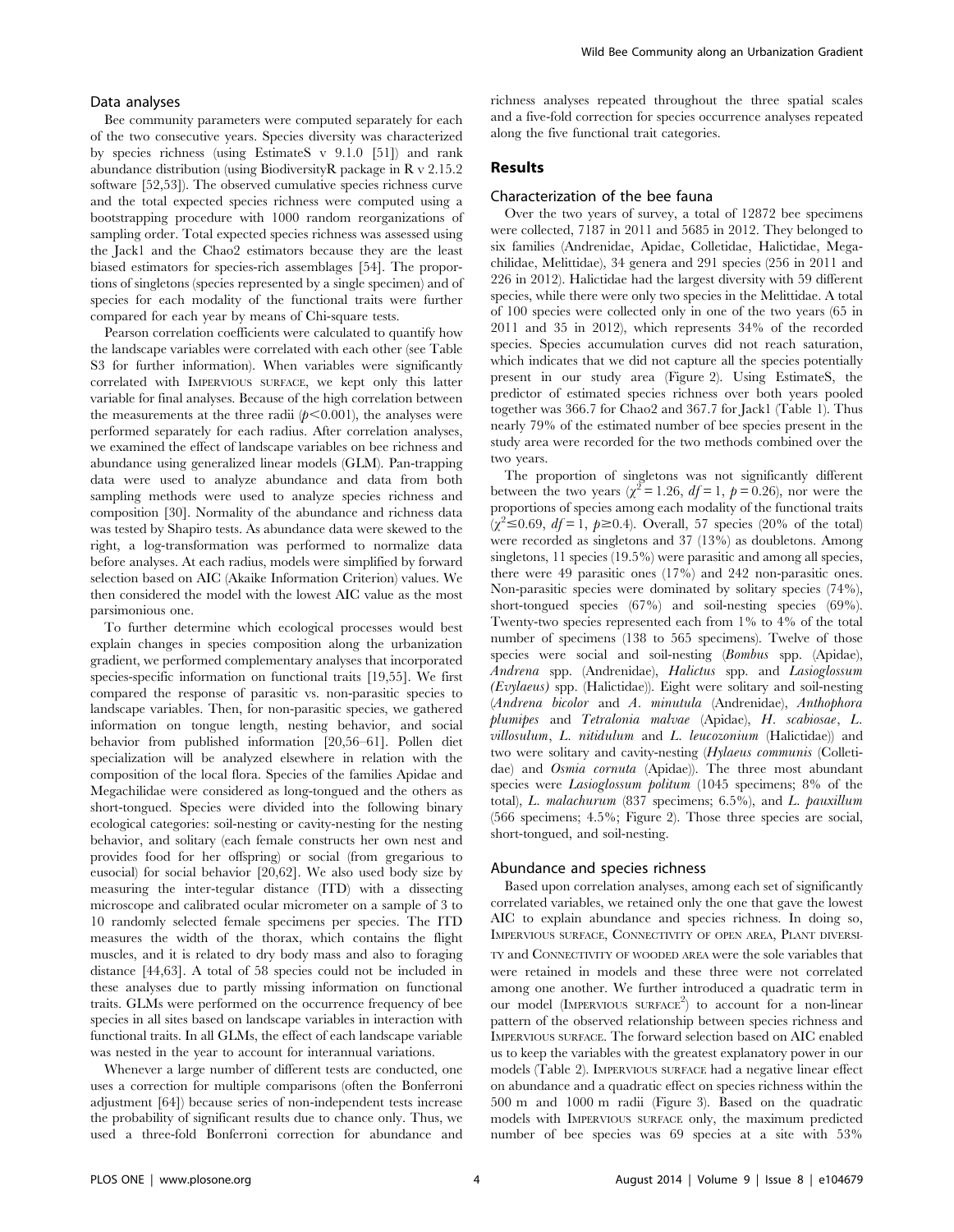

Figure 2. Mean species accumulation curve for pooled data from 2011 and 2012 (1000 randomizations). doi:10.1371/journal.pone.0104679.g002

impervious surface within 500 m in 2011 and 60 species at a site with 47% impervious surface within 500 m in 2012 (Figure 3.B). Three of the four sites with the lowest species richness over both years had low proportions of impervious surface  $\left($  < 12%), and high proportions of agricultural land cover (70% to 94%). CONNECTIV-ITY OF OPEN AREA had a positive effect on species richness within 1000 m (Table 2). Within 2000 m, the quadratic effect of IMPERVIOUS SURFACE on species richness was not significant, but the linear effect was, and the variable with the highest explanatory power for abundance was CONNECTIVITY OF WOODED AREA (Table 2). PLANT DIVERSITY was not significant in any model.

After the Bonferroni correction  $(p \times 3)$ , the effect of IMPERVIOUS SURFACE on abundance was still significant within 500 m but not anymore within 1000 m. For species richness, the factors with a significant effect after the Bonferroni correction were the quadratic function of IMPERVIOUS SURFACE within 500 m and the CONNEC-TIVITY OF OPEN AREA within 1000 m. The best model fit was achieved for the 1000 m radius model (AIC = 377.23), though the low  $\triangle$ AIC between the 1000 m and the 500 m models (<2, Table 2) indicates that both models are equally well supported by the data. For subsequent analyses, we kept IMPERVIOUS SURFACE and IMPERVIOUS SURFACE<sup>2</sup> as explanatory variables, and 500 m as the most relevant focus scale.

#### Bee community composition and structure

The occurrence frequency of bee species based on their functional traits was analyzed with selected GLM at the 500 m radius also (Table 3). The occurrence frequency of bees depending on their nesting behavior and their parasitism had a quadratic relation with IMPERVIOUS SURFACE (Figure 4.A and 4.B). The effect was higher for cavity-nesting than for soil-nesting species. The occurrence frequency of bees was highest in sites with an average of 50% impervious surface for parasitic species (Figure 4.B) and of 56% impervious surface for cavity-nesting species. The occurrence frequency of bees depending on their tongue length changed with increasing IMPERVIOUS SURFACE as there were more long-tongued species ( $F_{2,4463} = 4316.7, p < 0.001$ ) in urbanized sites (Figure 4.C). CONNECTIVITY OF OPEN AREA had no effect on any functional traits. There was no effect of any landscape variable on social behavior and body size (ITD).

| Year      | $Sobs* \pm SD**$ | Chao $2\pm SD$ (completeness) | Jack $1 \pm SD$ (completeness) |
|-----------|------------------|-------------------------------|--------------------------------|
| 2011-2012 | $291 \pm 7.87$   | $366.71 \pm 22.49$ (79.35)    | $367.67 \pm 11.56$ (79.15)     |
| 2011      | $256 \pm 8.43$   | 350.09 ± 28.23 (73.12)        | $333.63 \pm 11.32$ (76.73)     |
| 2012      | $226 \pm 7.96$   | $309.95 \pm 26.51$ (72.91)    | 295.96±11.2 (76.36)            |

# Table 1. Observed and estimated species richness.

\*Sobs = observed species richness.

\*\*SD = standard deviation.

doi:10.1371/journal.pone.0104679.t001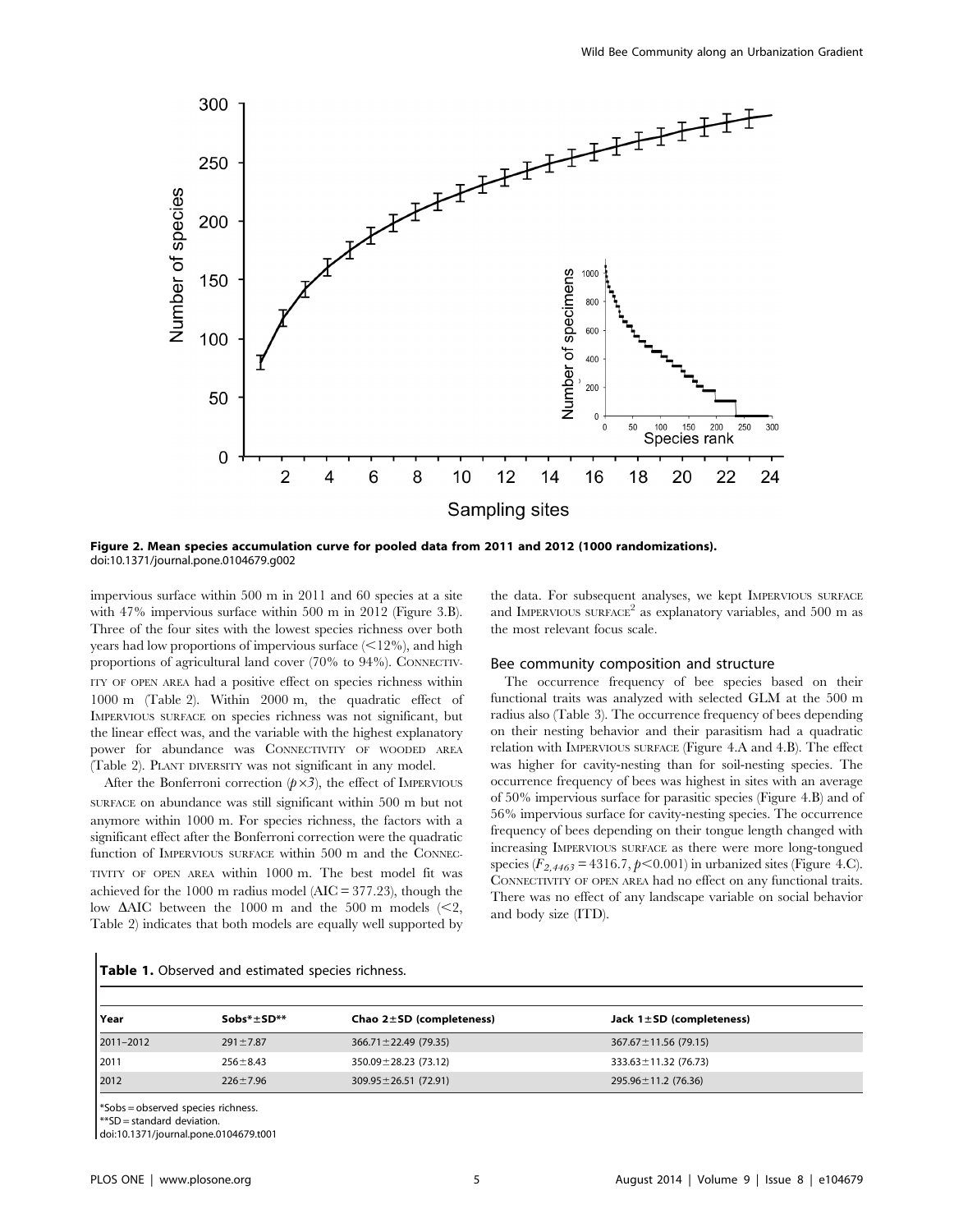

Figure 3. Effect of impervious surface percentage within 500 m on the abundance and species richness of bees. A. Abundance of bees (filled circles = 2011, open circles = 2012); B. Species richness of bees (filled circles and full line = 2011, open circles and dashed line = 2012). Model for species richness = IMPERVIOUS SURFACE (Year) + IMPERVIOUS SURFACE<sup>2</sup> (Year). doi:10.1371/journal.pone.0104679.g003

# Discussion

Our study aimed to investigate the impact of urbanization on wild bee communities. We found there were fewer individuals in sites with higher levels of urbanization, and there were more species in sites with an intermediate proportion of impervious surface. In addition, the composition of the wild bee community changed in relation to the nesting behavior of the species along the urbanization gradient.

Over two years of survey using both sweep nets and pan traps to study the effect of urbanization on the wild bee community, 291 bee species were recorded, which represents nearly 79% of the predicted number of species in the study area. Intensive sampling of bees usually leads to low number of singletons because the numbers of bee specimens and that of singletons are negatively correlated [65]. Indeed, our number of singletons represented 20% of our total number of species, which is low compared to the average of 28% (range 9-54%) recorded in 44 studies of bee communities over a range of temporal and spatial scales [65]. This suggests that the bee fauna in Grand Lyon was thoroughly surveyed or that the requirements of rare bee species (floral or

nesting resources) may not be present in our study area, so these species were not detected even as singletons.

This figure of 291 accounts for nearly a third of the 912 wild bee species known in France [66]. In comparison, 262 bee species were recorded by net-collecting over 5 years in about 20 localities within the city of Berlin in Germany [9], that is 46% of the reportedly 574 wild bee species in this country [66]. In the city center and suburbs of Poznań, Poland, 104 bee species (or 19% of the national total of 537 [66]) were collected by sampling bees with yellow pan traps and insect nets every 7–10 days from April to September for 3 years (2006–2008) [23]. While direct comparison between these figures and ours is not possible due to the differences in the methodology used, it indicates nevertheless that the Lyon area did harbor a diverse bee fauna. This result may be linked to the geographical location of the Grand Lyon which is at the temperate-Mediterranean interface [67]. Climate has an important role in the establishment of wild bee communities and Mediterranean climate is known to be favorable for wild bees [68].

Parasitic bee community structure follows that of the remaining bee community, since their species richness and abundance depend on those of their hosts [69]. Indeed, several studies suggest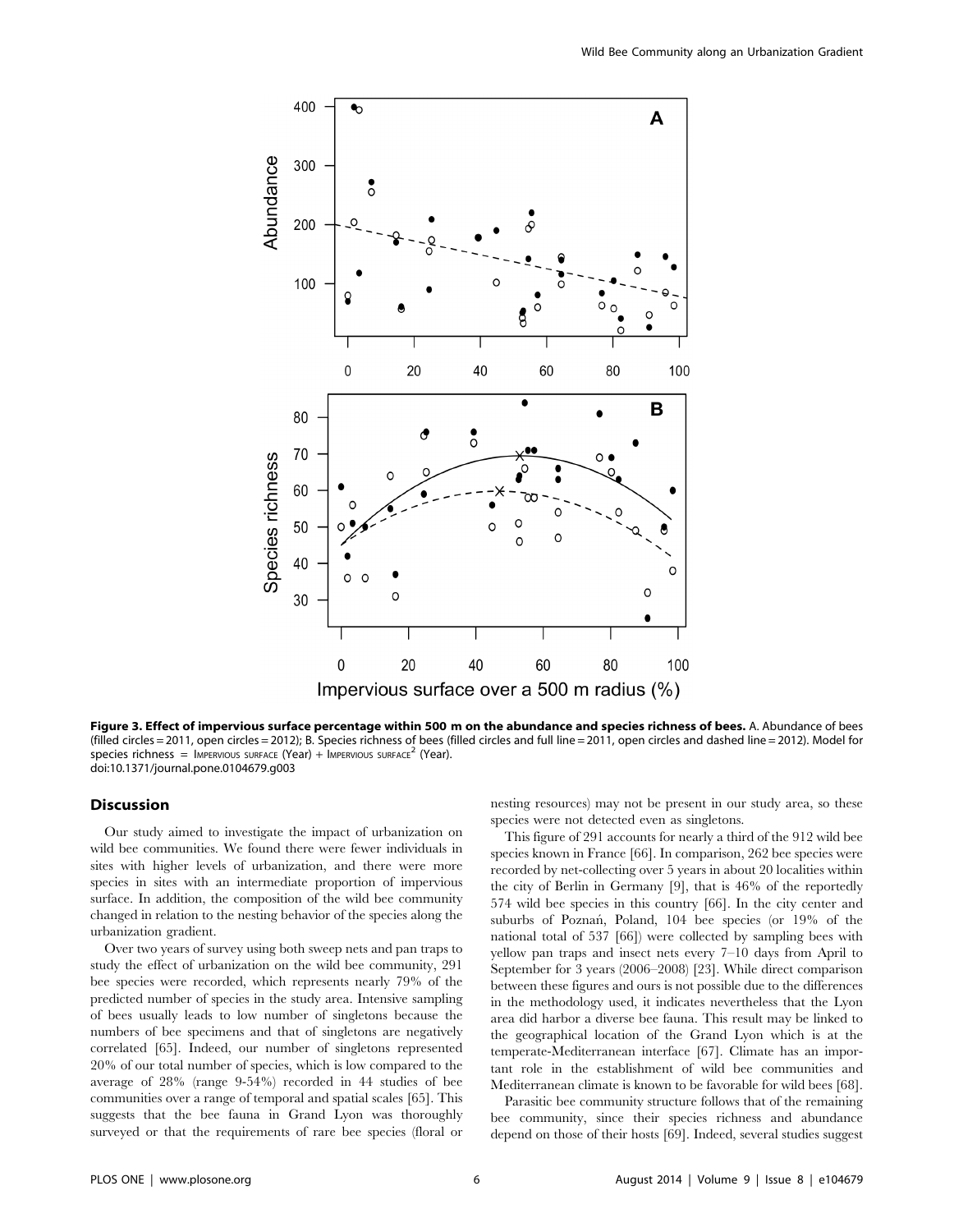Table 2. Generalized linear models for bee abundance and species richness depending on landscape variables.

| <b>Dependent variable</b> | Radius (m) | AIC*   | Independent variable            | F value           | $\boldsymbol{p}$ |
|---------------------------|------------|--------|---------------------------------|-------------------|------------------|
| Abundance                 | 500        | 13.14  | Impervious surface              | $F_{2,45} = 6.54$ | $0.003(-)$       |
|                           |            |        | Impervious surface <sup>2</sup> |                   |                  |
|                           |            |        | Connectivity of open area       |                   |                  |
|                           |            |        | Connectivity of wooded area     |                   |                  |
|                           |            |        | Plant diversity                 |                   |                  |
| Abundance                 | 1000       | 18.31  | Impervious surface              | $F_{2,45} = 3.57$ | $0.036(-)$       |
|                           |            |        | Impervious surface <sup>2</sup> |                   |                  |
|                           |            |        | Connectivity of open area       |                   |                  |
|                           |            |        | Connectivity of wooded area     |                   |                  |
|                           |            |        | Plant diversity                 |                   |                  |
| Abundance                 | 2000       | 19.19  | Impervious surface              |                   |                  |
|                           |            |        | Impervious surface <sup>2</sup> |                   |                  |
|                           |            |        | Connectivity of open area       |                   |                  |
|                           |            |        | Connectivity of wooded area     | $F_{2,45} = 3.1$  | $0.055 (+)$      |
|                           |            |        | Plant diversity                 |                   |                  |
| Species richness          | 500        | 378.8  | Impervious surface              | $F_{2,45} = 3.4$  | $0.043 (+)$      |
|                           |            |        | Impervious surface <sup>2</sup> | $F_{2,43} = 7.8$  | $0.001(-)$       |
|                           |            |        | Connectivity of open area       |                   |                  |
|                           |            |        | Connectivity of wooded area     |                   |                  |
|                           |            |        | Plant diversity                 |                   |                  |
| Species richness          | 1000       | 377.23 | Impervious surface              | $F_{2,45} = 3.5$  | $0.039 (+)$      |
|                           |            |        | Impervious surface <sup>2</sup> | $F_{2,43} = 3.36$ | $0.045(-)$       |
|                           |            |        | Connectivity of open area       | $F_{2,41} = 7.66$ | $0.002 (+)$      |
|                           |            |        | Connectivity of wooded area     |                   |                  |
|                           |            |        | Plant diversity                 |                   |                  |
| Species richness          | 2000       | 388.45 | Impervious surface              | $F_{2,45} = 3.25$ | $0.048 (+)$      |
|                           |            |        | Impervious surface <sup>2</sup> |                   |                  |
|                           |            |        | Connectivity of open area       |                   |                  |
|                           |            |        | Connectivity of wooded area     |                   |                  |
|                           |            |        | Plant diversity                 |                   |                  |

Results of generalized linear models with abundance or species richness as dependent variables and landscape variables as independent variables. The effect of independent variables was nested in the year to account for interannual.

\*AIC = Akaike Information Criterion.

P-value significant after the Bonferroni correction (i.e.  $p\times3$ ) has been applied are written in bold.

doi:10.1371/journal.pone.0104679.t002

that parasitic species are good indicators of ecosystem health and stability [70–75]. In our study, parasitic species represented 17% of all species. By comparison, Banaszak-Cibicka and Zmihorski (2012) found 12% parasitic species over a total of 104 species in the city of Poznan´, Poland, which has 560 000 inhabitants over  $261.8 \text{ km}^2$  and is distant of 1469 km from Lyon [23]. The proportion of parasitic species at a national level is similar in Poland (23%, 122 species) and in France (21%, 195) ( $\chi^2 = 0.27$ ,  $df = 1$ ,  $p = 0.6$ ). However, the proportion of parasitic species captured in urban areas, with respect to the species proportions at the national scale, was significantly greater in our study in France compared to the Polish one (Mantel-Haenszel:  $\chi^2 = 7.3$ ,  $df = 1$ ,  $p <$ 0.01). The relationship between the number of parasitic bee species and the proportion of impervious surface was curvilinear with a maximum at an intermediate proportion of impervious surface (50%). Guild profiles are specific to habitats, and disturbance do not have the same effect on different guilds [55,76,77]. Parasitic bees play a stabilizing role in bee communities [69,70]. They are the first to respond to disturbances. Therefore, a high diversity of parasitic species may reflect a higher stability and a higher diversity of habitats in these landscapes.

We found that an increasing proportion of impervious surface negatively affected bee abundance. Soil-nesting bees represented 86% of the total number of specimens recorded in our study and also the largest number of species. Indeed, these species represented 63% of the total species richness along our urbanization gradient, even if the occurrence frequency of soil-nesting bees slowly decreased with increasing proportion of impervious surface. In urban sites, resources for ground-nesting bees are less abundant because of the predominance of impervious surface and this would likely jeopardize the establishment of soil-nesting bees. Furthermore, 15 of the 25 most abundant species were soil-nesting and social, so that these species may be over-represented in our pan trap captures simply owing to their social behavior. Indeed, social bee species tend to be active for a longer period than solitary species. The attractiveness pattern of pan traps may also explain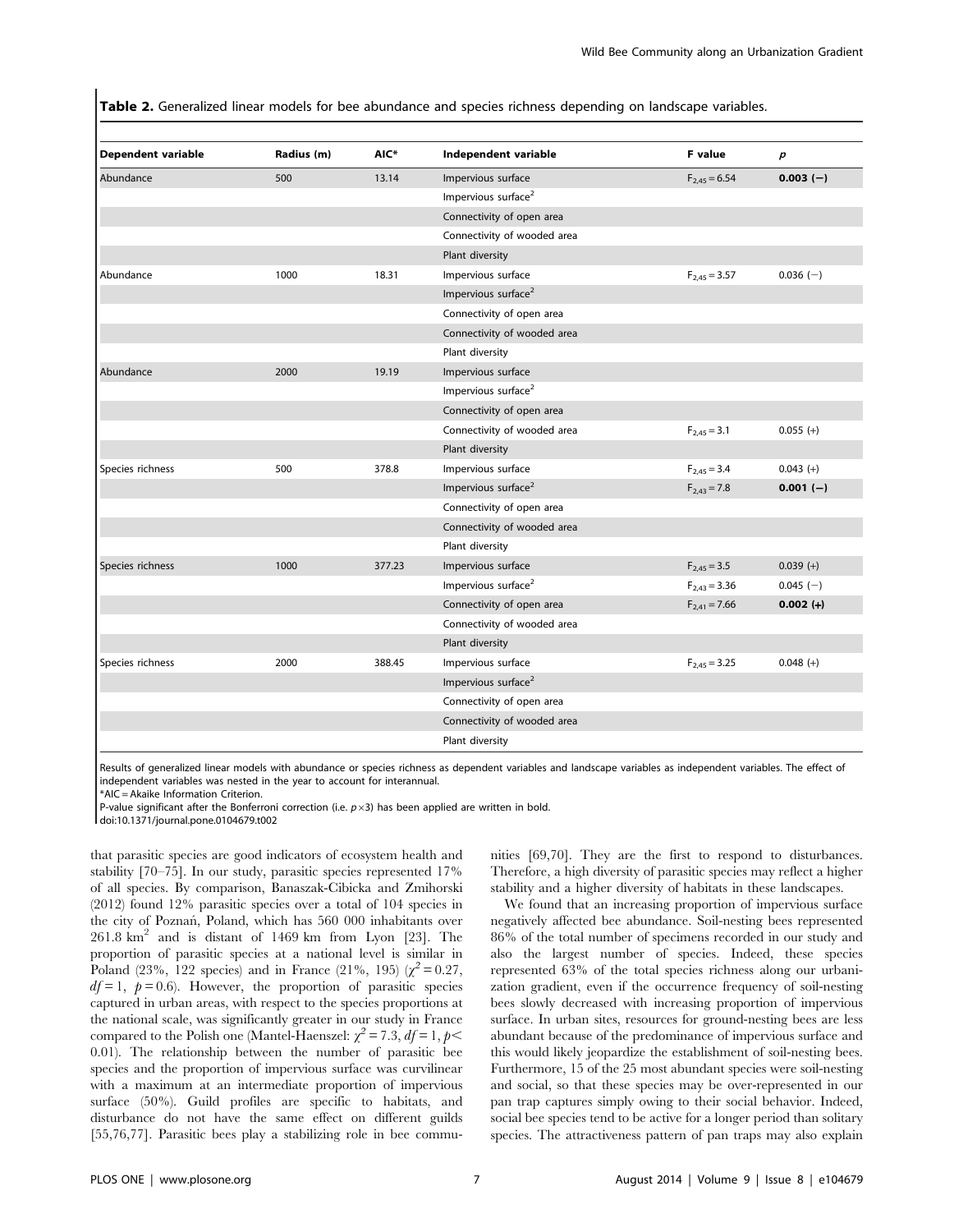

Figure 4. Effect of the proportion of impervious surface within 500 m on species occurrence based upon functional traits. A. Nesting behavior (filled circles and full line  $=$  cavity-nesting species, open circles and dashed line = soil-nesting species); B. Parasitic or host behavior (filled circles and full line = parasitic species, open circles and dashed line = host species) species; C. Tongue length (filled circles and full line  $=$  short-tongued species, open circles and dashed line  $=$  longtongued species).

doi:10.1371/journal.pone.0104679.g004

this negative relationship between bee abundance and urbanization. The effectiveness of pan traps is inversely related to the abundance of flowers in their surroundings [35,78]. In urban green areas where we exposed our pan traps, flowers were concentrated in flowerbeds that usually provide a large and yearlong floral display to bees [15]. But in sites with less impervious surface, bees probably had to fly longer distances between adjacent forage resources and pan traps attractiveness may therefore have been better in these habitats.

To predict diversity and species composition changes in urban systems, urban areas can be modeled using the disturbance heterogeneity model ([79]) [80]. This model specifically incorporates spatial (as opposed to temporal) disturbances to account for increased habitat diversity and suggests that when the proportion of disturbed habitat reaches 50%, the area has maximal heterogeneity [80]. When the proportion of disturbed habitat increases or decreases beyond this value, the area becomes more homogeneous. Following this disturbance heterogeneity model, maximum heterogeneity should lead to peak species diversity at 50% impervious surface [80], since such surfaces can be considered as disturbed and mainly unusable habitats for bees, especially ground-nesting ones. Indeed, urban disturbances eliminate potential ground nesting habitats because of impervious surface [80]. In our study, the response of bee diversity to urbanization was consistent with this model with maximum species diversity at 53% impervious surface in 2011 and 47% in 2012. The city center is largely composed of abiotic elements such as paved streets, sidewalks, and buildings with planted trees and flowerbeds usually as sole green elements. In contrast, the periurban landscape, although heavily disturbed too, usually includes many gardens and green recreation areas, as well as roadsides with vegetation that provide more suitable habitats for ground-nesting bees. Fully urbanized areas may thus provide fewer resources for bees in comparison with periurban areas that have around 50% impervious surface and, thus, can harbor more diverse floral and nesting resources [15].

In our study, we took botanical information into account by recording plant species richness over two 50 m perpendicular transects at each site. This variable, which included all flowering plant species (Spermaphytes), had no effect on bee species richness, which was surprising given the importance of floral diversity on bee diversity [96]. We probably should have focused on the diversity of flowers that are actually visited by bees to better assess the importance of this factor.

In addition to richness and abundance, we studied the changes of the community structure along the urbanization gradient by the studying functional traits of bee species. Within all families, bees present a diverse assemblage of functional traits [19,20], which makes it difficult to characterize the community as a whole, especially when habitat comparisons are the topic of investigation [69]. Urbanized landscapes usually include some green areas that can provide forage resources for a diversity of wild bees [11,81]. These landscapes may also contain diverse nesting opportunities, such as bare soil, dead stems and manmade cavities [12,24]. In our study, soil-nesting and short-tongued bees were little affected by urbanization, whereas cavity-nesting species and long-tongued species were more numerous in moderately and highly urbanized areas, respectively. For nesting behavior, our result is in agreement with several studies that report a greater abundance of cavitynesting bee species in periurban and urban areas compared to sites with less impervious surface [3,7,13]. Even if cavity-nesting species richness reached a maximum in sites with intermediate proportion of impervious surface, there were more cavity-nesting bee species in urbanized areas than in more natural ones. The hypothesis here is that cavity-nesting bees may find more nesting resources in urbanized habitats because of manmade cavities [12,82]. Concerning tongue-length, long-tongued species can visit flowers with short or long corolla [83], so they may be less affected than shorttongued species by the changes in floral resources that may occur over an urbanization gradient. Overall, these patterns were not unexpected, since nesting behavior and tongue length are not independent functional traits. Indeed, most ground nesting species were Halictidae and Andrenidae, which are also short-tongued, while cavity nesting species were Megachilidae, which are mostly long-tongued.

Flight distance is related to body size [43,44,84], and it influences the ability of bees to recolonize disturbed sites [19]. Thus, we expected larger species to be less affected by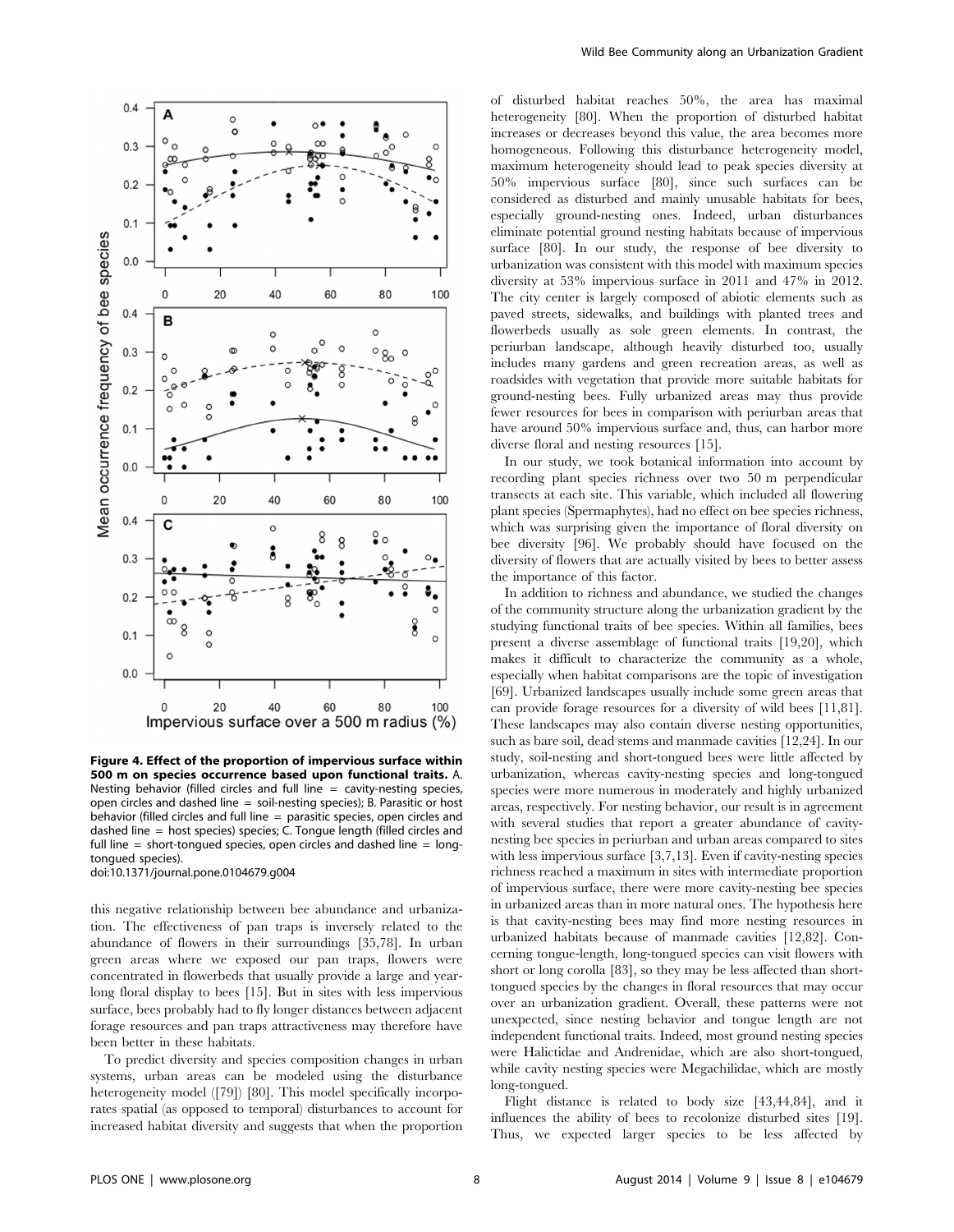Table 3. Generalized linear models for the occurrence frequency of bee species depending on functional traits and landscape variables within 500 m.

| <b>Functionnal traits</b> | Landscape variables             | <b>Residual deviance</b> | p             |
|---------------------------|---------------------------------|--------------------------|---------------|
| Body size                 | Impervious surface              | $NS^*$                   | <b>NS</b>     |
|                           | Impervious surface <sup>2</sup> | <b>NS</b>                | <b>NS</b>     |
| <b>Nesting</b>            | Impervious surface              | $F_{2,9159} = 10079$     | $0.003 (+)$   |
|                           | Impervious surface <sup>2</sup> | $F_{2,9157} = 10063$     | $< 0.001 (-)$ |
| Parasitism                | Impervious surface              | <b>NS</b>                | <b>NS</b>     |
|                           | Impervious surface <sup>2</sup> | $F_{2,11173} = 11342$    | $0.0076(-)$   |
| Sociality                 | Impervious surface              | <b>NS</b>                | <b>NS</b>     |
|                           | Impervious surface <sup>2</sup> | <b>NS</b>                | <b>NS</b>     |
| Tongue length             | Impervious surface              | $F_{2,9159} = 10125$     | $< 0.001 (-)$ |
|                           | Impervious surface <sup>2</sup> | $F_{2.9157} = 10118$     | $0.032 (+)$   |

Results of generalized linear models with the occurrence frequency of bee species as dependent variables and landscape variables in interaction with functional traits as independent variables. The effect of independent variables was nested in the year to account for interannual. The effect of quadratic term of impervious surface proportion (IMPERVIOUS SURFACE<sup>2</sup>) was higher on cavity-nesting than on soil-nesting bee species, and on non-parasitic than on parasitic bees species. The effect of impervious surface proportion was higher for long-tongued than for short-tongued species.

\*NS = non significant.

P-value significant after the Bonferroni correction has been applied (i.e.  $p\times 5$ ) are written in bold.

doi:10.1371/journal.pone.0104679.t003

urbanization or by the connectivity of open area [85]. Yet, none of the landscape variables had a significant effect on the body size of bees along our urbanization gradient. Although, this functional trait is important for determining species responses to landscape changes, there are opposing predictions for these responses [3,85– 87]. Even if small species  $( $3 \text{ mm}$ ; [85]) have limited abilities to$ recolonize disturbed habitats, this may be counterbalanced by the fact that they require less food resources than large species  $($ 5 mm; [85]) and so may be better able to maintain their populations in disturbed habitats, such as urbanized areas [19]. It is known that social bees have a better adaptability to disturbance than solitary species [23], and that solitary species are more sensitive to disturbance in temperate grasslands [88]. However, none of the landscape variables had a significant effect on the proportion of social species. In our study, most of the social bees were soil-nesting (94%), and we found that cavity-nesting species were more numerous in urbanized sites, thus this soilnesting preference may counterbalance the social status.

Among many human activities that promote biotic homogenization, urbanization is one of the strongest [1]. Urban biotic communities reflect adaptations to the physical environment as well as the biotic interactions (such as predation and competition) that occur in these environments [89,90]. Species along an urban gradient can be classified into three distinct categories reflecting their response to urbanization [91,92]: avoidance, adaptation, and exploitation [93]. Witte et al. (1985) even use the terms 'urbanophobes' and 'urbanophiles' to describe negative and positive responses to urbanization, respectively, and Kuhn et al. (2004) added the term 'moderately urbanophilic' species that are most abundant in sites with intermediate proportion of impervious surface [92,94]. Following this terminology, parasitic species and cavity nesting could be qualified as 'moderately urbanophilic', and long-tongued species as 'urbanophiles'.

Urbanization and agricultural intensification are two human activities that result in extensive changes of the landscape and its environment, and lead to the destruction or the fragmentation of natural habitats [24]. In our study, three of the four sites with the lowest species richness had a high proportion of agricultural land cover (range 70–94%). Our urbanized sites thus seemed more

favorable to a diverse wild bee fauna than agricultural ones. High spatial and temporal instability of agricultural sites, associated with intensive agricultural practices (e.g. soil plowing, pesticide use, crop rotation, landscape simplification) are the main causes of bee diversity loss in farmland areas [95,96]. Further studies are needed to test the hypothesis that, in a given context of fragmentation, urbanized landscapes are more favorable to a species-rich wild bee community than agricultural ones.

Overall, our results suggest that urbanized sites can provide forage and nesting resources for a large community of wild bee species, even if the landscapes with an intermediate proportion of impervious surface have a more diverse and abundant bee fauna. Flagship species are defined as 'known charismatic species that serve as a symbol or focus point to raise environmental consciousness' [97]. Although their individual species may be difficult to identify [98], bees can collectively be considered as a flagship group of species and used to raise the awareness of city-dwellers to biodiversity, as we observed in this study [\(http://www.urbanbees.](http://www.urbanbees.eu) [eu\)](http://www.urbanbees.eu). Indeed, the loss of a charismatic species can affect people more than the loss of habitat, even when the loss of habitat is the very threat to the species [99]. Also, because bees are a key group of pollinators worldwide for both wild and cultivated entomophilous plants [100,101], bees can be readily used to illustrate the importance of ecosystem services, ecosystem functions and natural capital. Focusing public attention on city-dwelling species such as wild bees provides great opportunities to demonstrate the importance of conservation to society. The perception of wildlife by society is crucial for effective conservation of biodiversity [102,103], and, since today 74% of the Europe's population lives in cities [104], it is both essential and urgent to raise the awareness of urban citizens on the importance for biodiversity conservation [105].

# Supporting Information

Figure S1 Results of the principal component analyses on the landscapes variables over a 500 m radius. (PDF)

Table S1 Information on the 24 sites of the study. (PDF)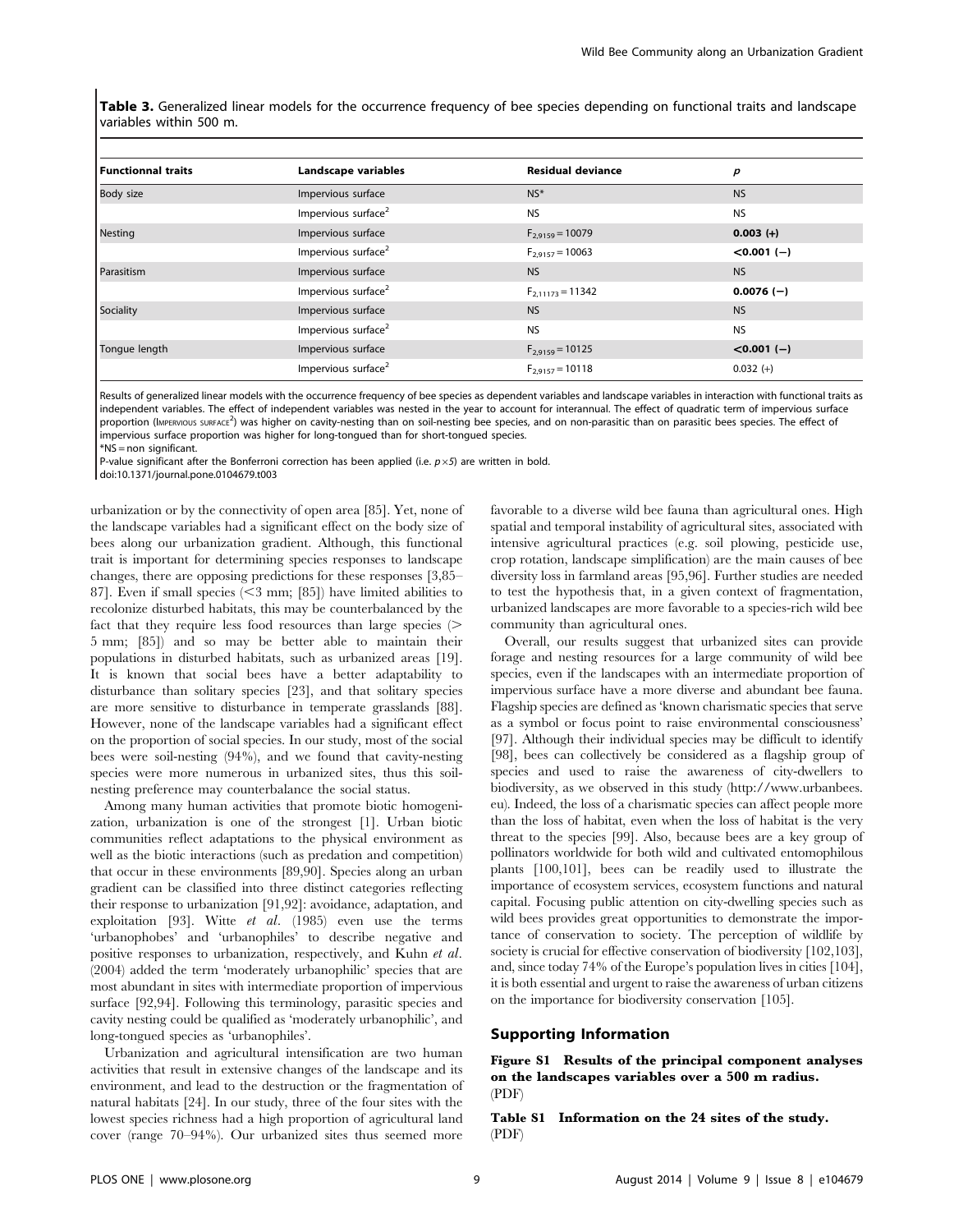Table S2 List of recorded bee species list and their functional traits.  $(PDF)$ 

Table S3 Significant correlation between landscape variables. (PDF)

# Acknowledgments

We are grateful to all the specialists who identified our bee specimens: Holger Dathe for Hylaeus spp., Eric Dufrêne for Nomada spp. and Sphecodes spp., David Genoud for Andrena spp., Gerard Le Goff for Anthophora spp., Amegilla spp. and Megachilidae, Denis Michez for Melittidae, Alain Pauly for Halictus spp. and Lasioglossum spp., Stephan Risch for Tetralonia spp. and Eucera spp., Erwin Scheuchl for Andrena

#### References

- 1. McKinney ML (2006) Urbanization as a major cause of biotic homogenization. Biol Conserv 127: 247–260. doi:10.1016/j.biocon.2005.09.005
- 2. Sattler T, Borcard D, Arlettaz R, Bontadina F, Legendre P, et al. (2010) Spider, bee, and bird communities in cities are shaped by environmental control and high stochasticity. Ecology 91: 3343–3353. doi:10.1890/09-1810.1
- 3. Cane JH, Minckley RL, Kervin LJ, Roulston TH, Williams NM (2006) Complex responses within a desert bee guild (Hymenoptera: Apiformes) to urban habitat fragmentation. Ecol Appl 16: 632–644. doi:10.1890/1051- 0761(2006)016[0632:CRWADB]2.0.CO;2
- 4. Clergeau P, Croci S, Jokimäki J, Kaisanlahti-Jokimäki M-L, Dinetti M (2006) Avifauna homogenisation by urbanisation: analysis at different European latitudes. Biol Conserv 127: 336–344. doi:10.1016/j.biocon.2005.06.035
- 5. Williams NM, Kremen C (2007) Resource distributions among habitats determine solitary bee offsrping production in a mosaic landscape. Ecol Appl 17: 910–921. doi:10.1890/06-0269
- 6. Bates AJ, Sadler JP, Fairbrass AJ, Falk SJ, Hale JD, et al. (2011) Changing bee and hoverfly pollinator assemblages along an urban-rural gradient. PLoS ONE 6: e23459. doi:10.1371/journal.pone.0023459
- 7. Zanette LRS, Martins RP, Ribeiro SP (2005) Effects of urbanization on Neotropical wasp and bee assemblages in a Brazilian metropolis. Landsc Urban Plan 71: 105–121. doi:10.1016/j.landurbplan.2004.02.003
- 8. Tommasi D, Miro A, Higo HA, Winston ML (2004) Bee diversity and abundance in an urban setting. Can Entomol 136: 851–869. doi:10.4039/n04- 010
- 9. Saure C (1996) Urban habitats for bees: the example of city of Berlin. The conservation of bees. London: Aca. pp. 47–52.
- 10. McIntyre NE, Hostetler ME (2001) Effects of urban land use on pollinator (Hymenoptera: Apoidea) communities in a desert metropolis. Basic Appl Ecol 2: 209–218.
- 11. Frankie GW, Thorp RW, Schindler M, Hernandez J, Ertter B, et al. (2005) Ecological patterns of bees and their host ornamental flowers in two northern California cities. J Kans Entomol Soc 78: 227–246. doi:10.2307/25086268
- 12. McFrederick QS, LeBuhn G (2006) Are urban parks refuges for bumble bees Bombus spp. (Hymenoptera: Apidae)? Biol Conserv 129: 372–382.
- 13. Matteson KC, Ascher JS, Langellotto GA (2008) Bee richness and abundance in New York city urban gardens. Ann Entomol Soc Am 101: 140–150. doi:10.1603/0013-8746(2008)101[140:BRAAIN]2.0.CO;2
- 14. Matteson KC, Langellotto GA (2009) Bumble bee abundance in New York city community gardens: implications for urban agriculture. Cities Environ CATE  $9:5.$
- 15. Fetridge ED, Ascher JS, Langellotto GA (2008) The bee fauna of residential gardens in a suburb of New York city (Hymenoptera: Apoidea). Ann Entomol Soc Am 101: 1067–1077.
- 16. Westrich P (1996) Habitat requirements of central European bees and the problems of partial habitats. The conservation of bees. London: Academic press. pp. 2–15.
- 17. Collins JP, Kinzig A, Grimm NB, Fagan WF, Hope D, et al. (2000) A new urban ecology modeling human communities as integral parts of ecosystems poses special problems for the development and testing of ecological theory. Am Sci 88: 416–425.
- 18. Potts SG, Biesmeijer JC, Kremen C, Neumann P, Schweiger O, et al. (2010) Global pollinator declines: trends, impacts and drivers. Trends Ecol Evol 25: 345–353. doi:10.1016/j.tree.2010.01.007
- 19. Williams NM, Crone EE, Roulston TH, Minckley RL, Packer L, et al. (2010) Ecological and life-history traits predict bee species responses to environmental disturbances. Biol Conserv 143: 2280–2291. doi:10.1016/j.biocon.2010.03.024
- 20. Michener CD (2007) The bees of the world. 2nd revised edition. Baltimore and London: The Johns Hopkins University Press. 913 p.
- 21. Begon M, Townsend CR, Harper JL (2006) Ecology: from individuals to ecosystems. Malden, MA: Blackwell Publishing. 738 p.

spp., and Robert Fonfria for all other genera. We are grateful to Didier Betored for his help with the geographical data. We also thank Charlotte Visage for her great help and skills as coordinator of the Urbanbees project. We are grateful to Vincent Létoublon and the botanists of "Jardin Botanique de Lyon'' for their plant identifications. Finally, we thank the persons who helped us in the field and contributed to the project: Jean Aptel, Frédéri Bac, Stan Chabert, Lucia Corredor, Lolita Domon, Fabrice Lafond, Nicolas Morison, Lola Motino and Frédéric Vyghen.

#### Author Contributions

Conceived and designed the experiments: LF MH MK HM BV. Performed the experiments: LF LG ALG MK HM BV. Analyzed the data: LF MH ALG OR BV. Contributed reagents/materials/analysis tools: LF LG ALG HM OR. Wrote the paper: LF MH MK BV.

- 22. McIntyre NE, Rango J, Fagan WF, Faeth SH (2001) Ground arthropod community structure in a heterogeneous urban environment. Landsc Urban Plan 52: 257–274. doi:10.1016/S0169-2046(00)00122-5
- 23. Banaszak-Cibicka W, Zmihorski M (2012) Wild bees along an urban gradient: winners and losers. J Insect Conserv 16: 331–343.
- 24. Ahrné K, Bengtsson J, Elmqvist T (2009) Bumble bees (Bombus spp.) along a gradient of increasing urbanization. PLoS ONE 4: e5574. doi:10.1371/ journal.pone.0005574
- 25. McDonnell MJ, Hahs AK (2008) The use of gradient analysis studies in advancing our understanding of the ecology of urbanizing landscapes: current status and future directions. Landsc Ecol 23: 1143–1155. doi:10.1007/s10980- 008-9253-4
- 26. McDonnell MJ, Pickett STA (1990) Ecosystem structure and function along urban-rural gradients: an unexploited opportunity for ecology. Ecology 71: 1232–1237. doi:10.2307/1938259
- 27. Insee Rhône-Alpes Agglo Grand Lyon (ZT9GL) (2013). Available: [http://](http://www.insee.fr/fr/regions/rhone-alpes/default.asp?page=themes/dossiers_electroniques/tableau_bord/cdra/cdra_grand_lyon.htm) [www.insee.fr/fr/regions/rhone-alpes/default.asp?page = themes/dossiers\\_](http://www.insee.fr/fr/regions/rhone-alpes/default.asp?page=themes/dossiers_electroniques/tableau_bord/cdra/cdra_grand_lyon.htm) [electroniques/tableau\\_bord/cdra/cdra\\_grand\\_lyon.htm](http://www.insee.fr/fr/regions/rhone-alpes/default.asp?page=themes/dossiers_electroniques/tableau_bord/cdra/cdra_grand_lyon.htm). Accessed 22 July 2013.
- 28. InfoClimat (2011). Available: [http://www.infoclimat.fr/stations-meteo/](http://www.infoclimat.fr/stations-meteo/climato-moyennes-records.php?staid=07481&from=1981&to=2010&redirect=1) climato-moyennes-records.php?staid =  $07481$ &from = 1981&to = 2010&redirect = [1](http://www.infoclimat.fr/stations-meteo/climato-moyennes-records.php?staid=07481&from=1981&to=2010&redirect=1). Accessed 29 August 2013.
- 29. Zurbuchen A, Landert L, Klaiber J, Müller A, Hein S, et al. (2010) Maximum foraging ranges in solitary bees: only few individuals have the capability to cover long foraging distances. Biol Conserv 143: 669–676.
- 30. Westphal C, Bommarco R, Carre´ G, Lamborn E, Morison N, et al. (2008) Measuring bee diversity in different European habitats and biogeographical regions. Ecol Monogr 78: 653–671.
- 31. Nielsen A, Steffan-Dewenter I, Westphal C, Messinger O, Potts SG, et al. (2011) Assessing bee species richness in two Mediterranean communities: importance of habitat type and sampling techniques. Ecol Res 26: 969–983. doi:10.1007/s11284-011-0852-1
- 32. Wilson JS, Griswold T, Messinger OJ (2008) Sampling bee communities (Hymenoptera: Apiformes) in a desert landscape: are pan traps sufficient? J Kans Entomol Soc 81: 288–300. doi:10.2307/25086445
- 33. Cane JH, Minckley RL, Kervin LJ (2000) Sampling bees (Hymenoptera: Apiformes) for pollinator community studies: pitfalls of pan-trapping. J Kans Entomol Soc 73: 225–231.
- 34. Campbell JW, Hanula JL (2007) Efficiency of Malaise traps and colored pan traps for collecting flower visiting insects from three forested ecosystems. J Insect Conserv 11: 399–408. doi:10.1007/s10841-006-9055-4
- 35. Roulston TH, Smith SA, Brewster AL (2007) A Comparison of pan trap and intensive net sampling techniques for documenting a bee (Hymenoptera: Apiformes) fauna. J Kans Entomol Soc 80: 179–181. doi:10.2317/0022- 8567(2007)80[179:ACOPTA]2.0.CO;2
- 36. Toler TR, Evans EW, Tepedino VJ (2005) Pan-trapping for bees (Hymenoptera: Apiformes) in Utah's West Desert: the importance of color diversity. Pan-Pac Entomol 81: 103–113.
- 37. Dauber J, Hirsch M, Simmering D, Waldhardt R, Otte A, et al. (2003) Landscape structure as an indicator of biodiversity: matrix effects on species richness. Agric Ecosyst Environ 98: 321–329. doi:10.1016/S0167-8809(03) 00092-6
- 38. Morandin LA, Winston ML (2005) Wild bee abundance and seed production in conventional, organic, and genetically modified canola. Ecol Appl 15: 871– 881.
- 39. Pouvreau A (2004) Les insectes pollinisateurs. Paris: Delachaux et Niestle´.
- 40. Kevan PG, Baker HG (1983) Insects as flower visitors and pollinators. Annu Rev Entomol 28: 407–453.
- 41. Kuhlmann M (2013) Checklist of the western palaearctic bees (Hymenoptera: Apoidea: Anthophila). Available:<http://westpalbees.myspecies.info/>. Accessed 10 September 2013.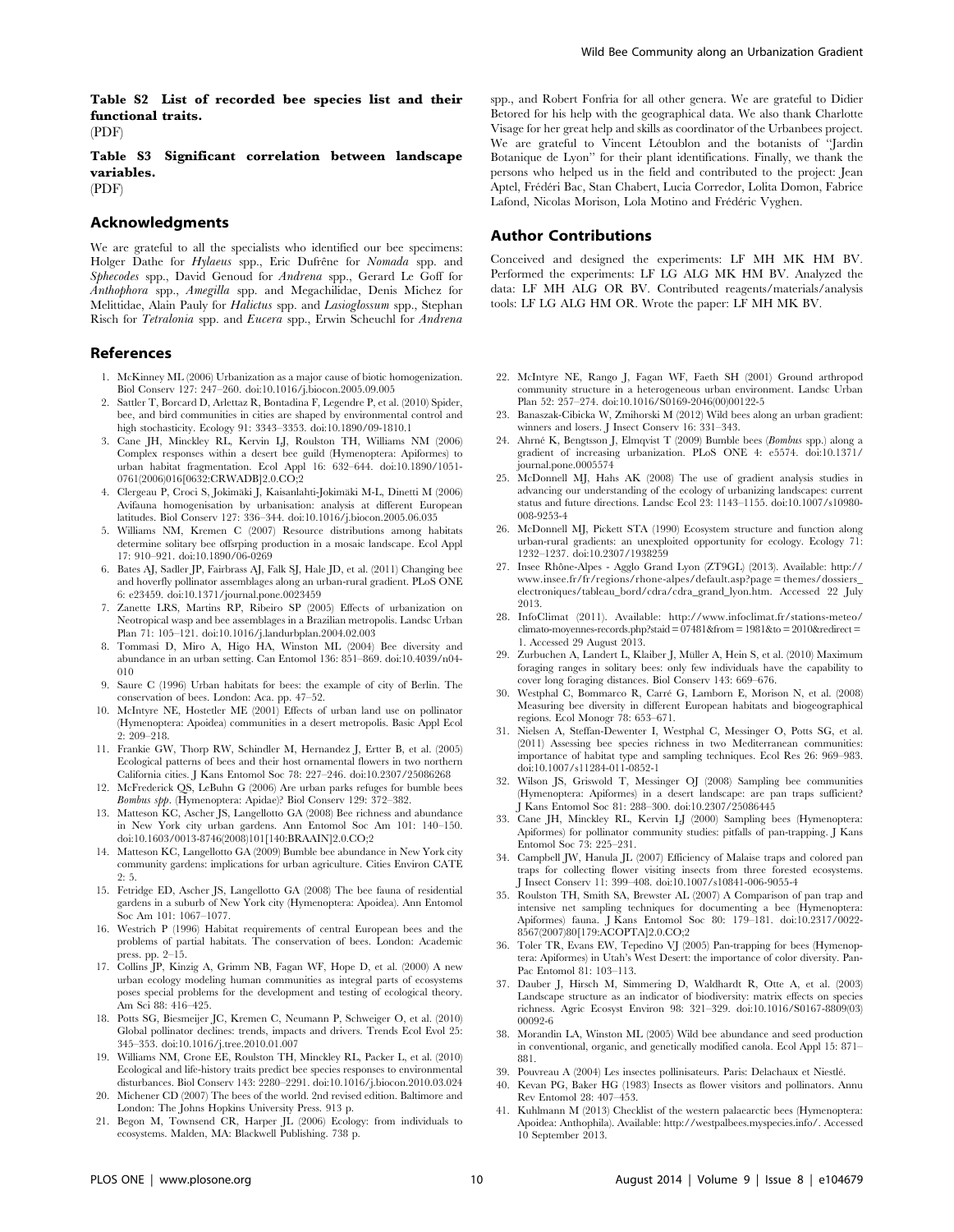- 42. FRAGSTATS: Spatial Pattern Analysis Program for Categorical Maps (2012). Available:<http://www.umass.edu/landeco/research/fragstats/fragstats.html>. Accessed 22 July 2013.
- 43. Arau´jo ED, Costa M, Chaud-Netto J, Fowler HG (2004) Body size and flight distance in stingless bees (Hymenoptera: Meliponini): inference of flight range and possible ecological implications. Braz J Biol 64: 563–568. doi:10.1590/ S1519-69842004000400003
- 44. Greenleaf SS, Williams NM, Winfree R, Kremen C (2007) Bee foraging ranges and their relationship to body size. Oecologia 153: 589–596. doi:10.1007/ s00442-007-0752-9
- 45. Saville NM, Dramstad WE, Fry GLA, Corbet SA (1997) Bumblebee movement in a fragmented agricultural landscape. Agric Ecosyst Environ 61: 145–154. doi:10.1016/S0167-8809(96)01100-0
- 46. Walther-Hellwig K, Frankl R (2000) Foraging distances of Bombus muscorum, Bombus lapidarius, and Bombus terrestris (Hymenoptera, Apidae). J Insect Behav 13: 239–246. doi:10.1023/A:1007740315207
- 47. Osborne Jl, Clark SJ, Morris RJ, Williams IH, Riley JR, et al. (1999) A landscape-scale study of bumble bee foraging range and constancy, using harmonic radar. J Appl Ecol 36: 519–533. doi:10.1046/j.1365-2664.1999. 00428.x
- 48. Osborne JL, Williams IH (2001) Site constancy of bumble bees in an experimentally patchy habitat. Agric Ecosyst Environ 83: 129–141. doi:10.1016/S0167-8809(00)00262-0
- 49. Pasquet RS, Peltier A, Hufford MB, Oudin E, Saulnier J, et al. (2008) Longdistance pollen flow assessment through evaluation of pollinator foraging range suggests transgene escape distances. Proc Natl Acad Sci 105: 13456–13461. doi:10.1073/pnas.0806040105
- 50. Taylor PD, Fahrig L, Henein K, Merriam G (1993) Connectivity is a vital element of landscape structure. Oikos 68: 571–573. doi:10.2307/3544927
- 51. Colwell RK (2013) Estimates: statistical estimation of species richness and shared species from samples. Version 9. Available: Persistent URL < purl.oclc.org/estimates>.
- 52. R Development Core Team (2010) R: A language and environment for statistical computing. Version 2.12.0. R Foundation for Statistical. Vienna, Austria. Available:<http://www.r-project.org/>. Accessed 25 July 2013.
- 53. Kindt R, Coe R (2005) Tree diversity analysis: A manual and software for common statistical methods for ecological and biodiversity studies. World Agroforestry Centre Eastern and Central Africa Program. Available: [http://](http://books.google.com/books?hl=en&lr=&id=zn-xYQoG7ZgC&oi=fnd&pg=PP4&dq=%22manualnd+oftwareorommon+tatisticalethods%22+22andiodiversity%22+ots=giZ4Wu5m7A&sig=Gx_p2gUDBS1RUKHdn-2aDMfYVWI) [books.google.com/books?hl = en&lr = &id = zn-xYQoG7ZgC&oi = fnd&pg =](http://books.google.com/books?hl=en&lr=&id=zn-xYQoG7ZgC&oi=fnd&pg=PP4&dq=%22manualnd+oftwareorommon+tatisticalethods%22+22andiodiversity%22+ots=giZ4Wu5m7A&sig=Gx_p2gUDBS1RUKHdn-2aDMfYVWI)  $PP4&dq = %22manual+ and + software + for + common + statistical + methods$  $PP4&dq = %22manual+ and + software + for + common + statistical + methods$ <sup>9</sup> %22and+biodiversity%22+[&ots = giZ4Wu5m7A&sig = Gx\\_p2gUDBS1RUKHdn-](http://books.google.com/books?hl=en&lr=&id=zn-xYQoG7ZgC&oi=fnd&pg=PP4&dq=%22manualnd+oftwareorommon+tatisticalethods%22+22andiodiversity%22+ots=giZ4Wu5m7A&sig=Gx_p2gUDBS1RUKHdn-2aDMfYVWI)[2aDMfYVWI](http://books.google.com/books?hl=en&lr=&id=zn-xYQoG7ZgC&oi=fnd&pg=PP4&dq=%22manualnd+oftwareorommon+tatisticalethods%22+22andiodiversity%22+ots=giZ4Wu5m7A&sig=Gx_p2gUDBS1RUKHdn-2aDMfYVWI). Accessed 14 January 2013.
- 54. Walther BA, Morand S (1998) Comparative performance of species richness estimation methods. Parasitology 116: 395–405.
- 55. Neame LA, Griswold T, Elle E (2013) Pollinator nesting guilds respond differently to urban habitat fragmentation in an oak-savannah ecosystem. Insect Conserv Divers 6: 57–66. doi:10.1111/j.1752-4598.2012.00187.x
- 56. Westrich P (1989) Die Wildbienen Baden-Wu¨rttembergs Spezieller Teil. Germany: Eugen Ulmer. 536 p.
- 57. Amiet F, Müller A, Neumeyer R (1999) Apidae 2: Colletes, Dufourea, Hylaeus, Nomia, Nomioides, Rhophitoides, Rophites, Sphecodes, Systropha. 219 p.
- 58. Amiet F, Herrmann M, Müller A, Neumeyer R (2001) Apidae 3: Halictus, Lasioglossum. 208 p.
- 59. Amiet F, Herrmann M, Müller A, Neumeyer R (2004) Apidae 4: Anthidium, Chelostoma, Coelioxys, Dioxys, Heriades, Lithurgus, Megachile, Osmia, Stelis. Centre Suisse de Cartographie de la Faune. 273 p.
- 60. Amiet F, Herrmann M, Müller A, Neumeyer R (2007) Apidae 5: Ammobates, Ammobatoides, Anthophora, Biastes, Ceratina, Dasypoda, Epeoloides, Epeolus, Eucera, Macropis, Melecta, Melitta, Nomada, Pasites, Tetralonia, Thyreus, Xylocopa. 356 p.
- 61. Amiet F, Herrmann M, Müller A, Neumeyer R (2010) Apidae 6: Andrena, Melitturga, Panurginus, Panurgus. 316 p.
- 62. Oertli S, Mueller A, Dorn S (2005) Ecological and seasonal patterns in the diversity of a species-rich bee assemblage (Hymenoptera: Apoidea: Apiformes). Eur J Entomol 102: 53–63.
- 63. Cane JH (1987) Estimation of bee size using intertegular span (Apoidea). J Kans Entomol Soc 60: 145–147.
- 64. Rice WR (1989) Analyzing tables of statistical tests. Evolution 43: 223–225.
- 65. Williams NM, Minckley RL, Silveira FA (2001) Variation in native bee faunas and Its implications for detecting community changes. Conserv Ecol 5: [online] URL: [http://www.consecol.org/vol5/iss1/art7/.](http://www.consecol.org/vol5/iss1/art7/)
- 66. Leonhardt SD, Gallai N, Garibaldi LA, Kuhlmann M, Klein A-M (2013) Economic gain, stability of pollination and bee diversity decrease from southern to northern Europe. Basic Appl Ecol: [http://dx.doi.org/10.1016/j.baae.2013.](http://dx.doi.org/10.1016/j.baae.2013.06.003) [06.003.](http://dx.doi.org/10.1016/j.baae.2013.06.003) doi:10.1016/j.baae.2013.06.003
- 67. Lelièvre F, Sala S, Volaire F (2010) Climate change at the temperate-Mediterranean interface in southern France and impacts on grasslands production. Option Méditerranéennes: 187-192.
- 68. Michener CD (1979) Biogeography of the bees. Ann Mo Bot Gard 66: 277– 347. doi:10.2307/2398833
- 69. Sheffield CS, Pindar A, Packer L, Kevan PG (2013) The potential of cleptoparasitic bees as indicator taxa for assessing bee communities. Apidologie: 10. doi:10.1007/s13592-013-0200-2
- 70. Combes C (1996) Parasites, biodiversity and ecosystem stability. Biodivers Conserv 5: 953–962. doi:10.1007/BF00054413
- 71. Morand S, Gonzalez EA (1997) Is parasitism a missing ingredient in model ecosystems? Ecol Model 95: 61–74. doi:10.1016/S0304-3800(96)00028-2
- 72. Horwitz P, Wilcox BA (2005) Parasites, ecosystems and sustainability: an ecological and complex systems perspective. Int J Parasitol 35: 725–732. doi:10.1016/j.ijpara.2005.03.002
- 73. Marcogliese DJ (2004) Parasites: small players with crucial roles in the ecological theater. EcoHealth 1: 151–164. doi:10.1007/s10393-004-0028-3
- 74. Hudson PJ, Dobson AP, Lafferty KD (2006) Is a healthy ecosystem one that is rich in parasites? Trends Ecol Evol 21: 381–385. doi:10.1016/ j.tree.2006.04.007
- 75. Wood CL, Byers JE, Cottingham KL, Altman I, Donahue MJ, et al. (2007) Parasites alter community structure. Proc Natl Acad Sci 104: 9335–9339. doi:10.1073/pnas.0700062104
- 76. Moretti M, De Bello F, Roberts SPM, Potts SG (2009) Taxonomical vs. functional responses of bee communities to fire in two contrasting climatic regions. J Anim Ecol 78: 98–108.
- 77. Sheffield CS, Kevan PG, Pindar A, Packer L (2012) Bee (Hymenoptera: Apoidea) diversity within apple orchards and old fields in the Annapolis Valley, Nova Scotia, Canada. Can Entomol 145: 94–114. doi:10.4039/tce.2012.89
- 78. Baum KA, Wallen KE (2011) Potential bias in pan trapping as a function of floral abundance. J Kans Entomol Soc 84: 155–159. doi:10.2317/ JKES100629.1
- 79. Kolasa J, Rollo CD (1991) Introduction: The Heterogeneity of Heterogeneity: A Glossary. In: Kolasa J, Pickett STA, editors. Ecological Heterogeneity. Ecological Studies. Springer New York. pp. 1–23. Available: [http://link.](http://link.springer.com/chapter/10.1007/978-1-4612-3062-5_1) [springer.com/chapter/10.1007/978-1-4612-3062-5\\_1.](http://link.springer.com/chapter/10.1007/978-1-4612-3062-5_1) Accessed 14 October 2013.
- 80. Porter EE, Forschner BR, Blair RB (2001) Woody vegetation and canopy fragmentation along a forest-to-urban gradient. Urban Ecosyst 5: 131–151. doi:10.1023/A:1022391721622
- 81. Gaston KJ, Smith RM, Thompson K, Warren PH (2005) Urban domestic gardens (II): experimental tests of methods for increasing biodiversity. Biodivers Conserv 14: 395–413.
- 82. Hernandez JL, Frankie GW, Thorp RW (2009) Ecology of urban bees: a review of current knowledge and directions for future study. Cities Environ CATE 2: 3.
- 83. Kirk WD, Howes F (2012) Plants for bees: a guide to the plants that benefit the bees of the British Isles. Cardiff: International Bee Research Association. 312 p.
- 84. Gathmann A, Tscharntke T (2002) Foraging ranges of solitary bees. J Anim Ecol 71: 757–764. doi:10.1046/j.1365-2656.2002.00641.x
- 85. Klein A-M, Cunningham SA, Bos M, Steffan-Dewenter I (2008) Advances in pollination ecology from tropical plantation crops. Ecology 89: 935–943. doi:10.1890/07-0088.1
- 86. Henle K, Davies KF, Kleyer M, Margules C, Settele J (2004) Predictors of species sensitivity to fragmentation. Biodivers Conserv 13: 207–251. doi:10.1023/B:BIOC.0000004319.91643.9e
- 87. Winfree R, Griswold T, Kremen C (2007) Effect of human disturbance on bee communities in a forested ecosystem. Conserv Biol 21: 213–223. doi:10.1111/ j.1523-1739.2006.00574.x
- 88. Steffan-Dewenter I, Klein A-M, Gaebele V, Alfert T, Tscharntke T (2006) Bee diversity and plant–pollinator inter- actions in fragmented landscapes. In: Waser NM, Ollerton J, editors. Plant–pollinator interactions: from specialization to generalization. Illinois, USA: University of Chicago Press. pp. 387–407.
- 89. Niemelä J (1999) Ecology and urban planning. Biodivers Conserv 8: 119-131. doi:10.1023/A:1008817325994
- 90. Rebele F (1994) Urban ecology and special features of urban ecosystems. Glob Ecol Biogeogr Lett 4: 173–187. doi:10.2307/2997649
- 91. McIntyre NE (2000) Ecology of urban arthropods: a review and a call to action. Ann Entomol Soc Am 93: 825–835. doi:10.1603/0013-8746(2000)093 [0825:EOUAAR]2.0.CO;2
- 92. Witte R, Diesing D, Godde M (1985) Urbanophobe, urbanoneutral, urbanophile–behavior of species concerning the urban habitat. Flora 177: 265–282.
- 93. Blair RB (2001) Birds and Butterflies Along Urban Gradients in Two Ecoregions of the United States: Is Urbanization Creating a Homogeneous Fauna? In: Lockwood JL, McKinney ML, editors. Biotic Homogenization. Springer US. pp. 33–56. Available: [http://link.springer.com/chapter/10.](http://link.springer.com/chapter/10.1007/978-1-4615-1261-5_3) [1007/978-1-4615-1261-5\\_3](http://link.springer.com/chapter/10.1007/978-1-4615-1261-5_3). Accessed 14 October 2013.
- 94. Kuhn I, Brandl R, Klotz S (2004) The flora of German cities is naturally species rich. Evol Ecol Res 6: 749–764.
- 95. Goulson D, Lye GC, Darvill B (2008) Decline and conservation of bumble bees. Annu Rev Entomol 53: 191–208. doi:10.1146/annurev.ento.53.103106.093454
- 96. Tscharntke T, Klein AM, Kruess A, Steffan-Dewenter I, Thies C (2005) Landscape perspectives on agricultural intensification and biodiversity – ecosystem service management. Ecol Lett 8: 857–874. doi:10.1111/j.1461- 0248.2005.00782.x
- 97. Samways MJ, Stork NE, Cracraft J, Eeley HA, Foster M, et al. (1995) Scales, planning and approaches to inventorying and monitoring. In: Heywood V, Watson RT, editors. Global biodiversity assessment. Cambridge, UK. pp. 475– 517.